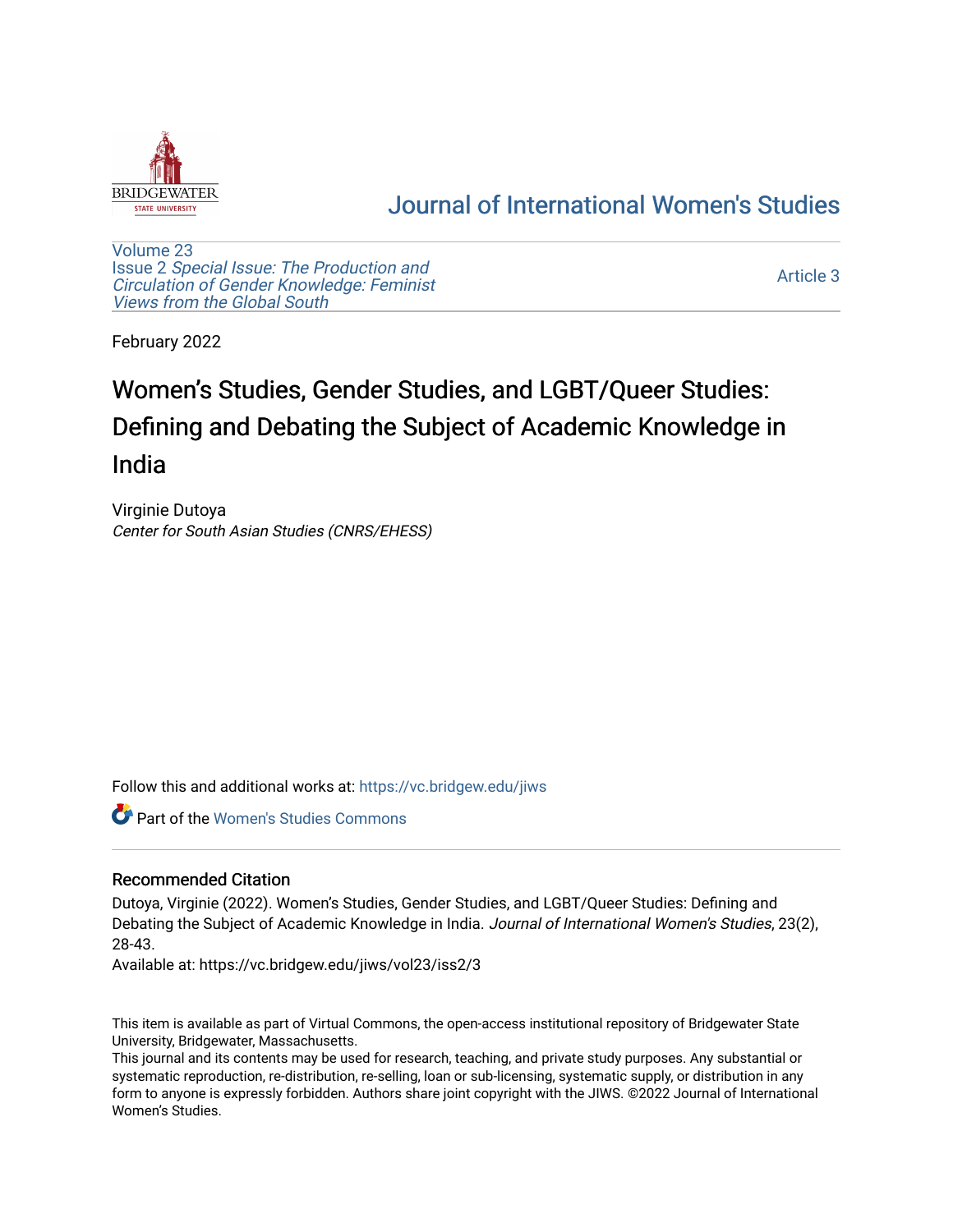# **Women's Studies, Gender Studies, and LGBT/Queer Studies: Defining and Debating the Subject of Academic Knowledge in India**

By Virginie Dutoya<sup>1</sup>

#### **Abstract**

Women's Studies is first introduced in Indian academia in the 1970s. There are now more than 150 centres conducting research on women and gender as well as numerous teaching programmes on these topics in India. Research on sexualities and non-heterosexual identities and practices, while less developed, also emerged in the 1990s. As in any academic field, research on Women's Studies, gender, and sexuality has been marked by epistemic debates, in particular "terminology debates" (i.e., debates about the proper concepts for discussing gender and sexuality in India). Using a corpus of academic texts, course syllabi, and other academic documents as well as 15 interviews with academics involved in Women's Studies, Gender Studies, and/or research on sexuality in India, this article examines two of these terminology debates. The first concerns the use of the term "Gender Studies" rather than "Women's Studies", and the second looks at the relevance of terms such as LGBT and queer to designate non-heterosexual individuals, groups, and practices. In both debates the question of North/South domination and (post)colonialism are central and are also connected to issues of gender, class, and caste domination. Moreover, both debates question the link between academia and feminist/LGBT/queer activism. This article shows that the process of defining the subject of academic knowledge is highly political and embedded in complex power dynamics that are both localized and globalized. It also highlights the epistemic creativity of the knowledge produced in India to discuss women, gender, and non-heterosexuality.

*Keywords*: India, Women's studies, Gender studies, Queer studies, LGBT studies, Academia, Feminism

## **Introduction**

Unlike the representation of Women's and Gender Studies as a production of the Global North academia, in India, Women's Sudies is first introduced in the 1970s and quickly institutionalized. There are now more than 150 centres conducting research on women and gender (University Grants Commission, *Twelfth Plan Guidelines*) and countless publications in this field. Research on sexualities and non-heterosexual identities and practices, while less developed, also emerged in the 1990s and has grown since 2000 (Dutoya, 241). Whether or not these academic fields constitute disciplines remains open to debate, as Women's Studies was initially meant to be included within other academic disciplines. However, there has been a shift towards "disciplinarization" since the 1990s, and Indian institutions now offer numerous degrees in Women's Studies and a few in Gender Studies (and even some in both Gender and Women's Studies) (Anand 77). This is less true of Sexuality and LGBT/Queer Studies, which might be mentioned in the syllabi of Women's Studies and Gender Studies programmes but

<sup>1</sup> Virginie Dutoya is a permanent CNRS political science research fellow at the Center for South Asian Studies (CNRS/EHESS). Her current work focuses on the women's movement in South Asia (more specifically in India), and she is particularly interested in how women and gender issues are affected by institutionalization and professionalization. She also teaches in the Gender Studies Master and Doctoral School at the EHESS. Her research and teaching are based on the theoretical and methodological tools of political science, sociology, and Gender Studies. Here recent publications in English include "Defining Women's Representation: Debates Around Gender Quotas in India and France" in *Politics & Governance* (vol. 7, n°3, 2019) – with Yves Sintomer and "Defining the 'queers' in India: The politics of academic representation in India" *Review* (vol. 15, n°2, 2016). She can be contacted at virginie.dutoya@ehess.fr.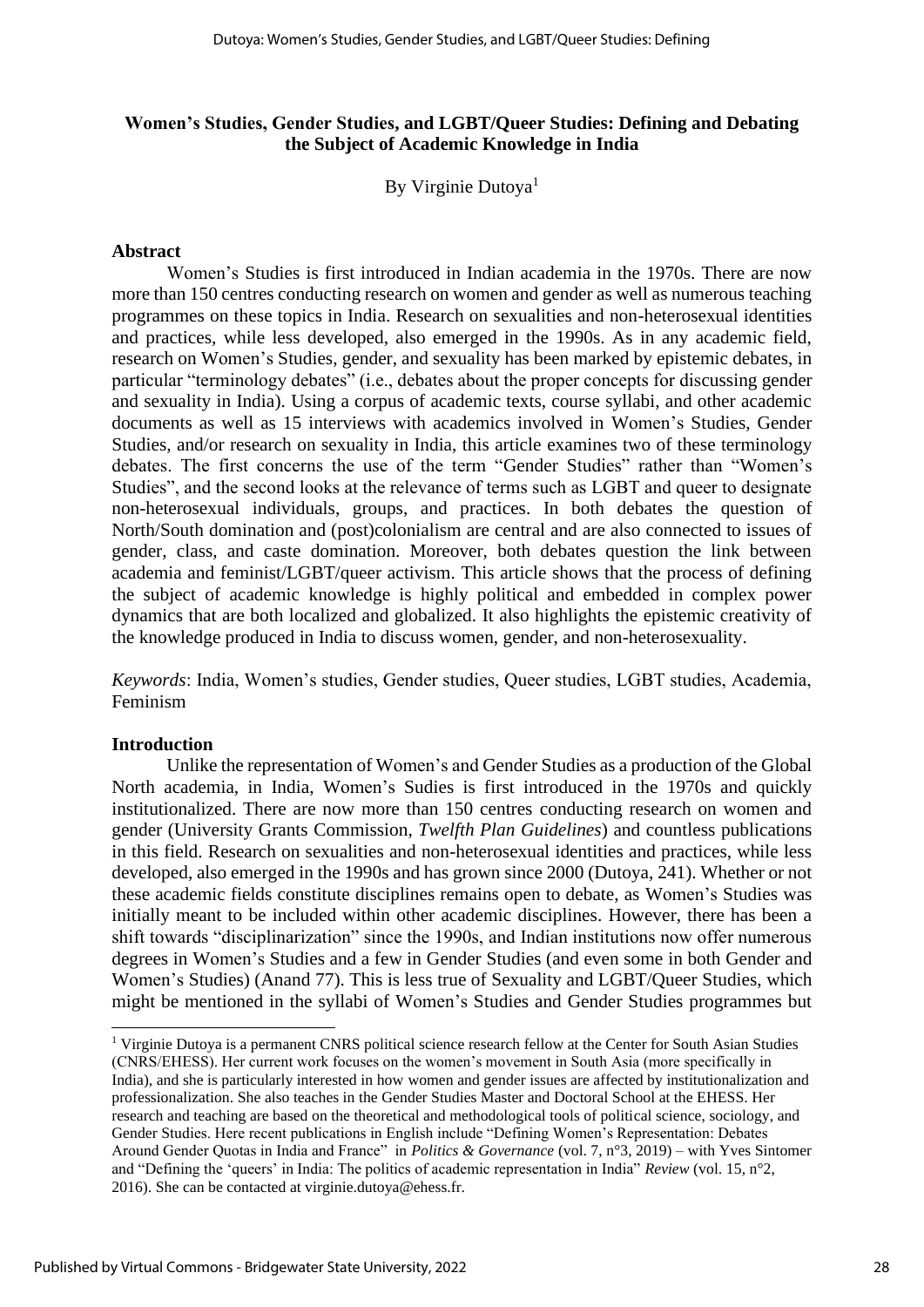have not reached a similar degree of institutionalization. In this article, I will therefore refer to Women's Studies and Gender Studies as "disciplines" and to Sexuality and Queer Studies as "fields of research".

The process of institutionalizing Women's Studies and Gender Studies and the development of research on sexuality (including non-normative sexualities) raises many questions. Several of these questions relate to the proper terminology for discussing gender and sexuality in India. These debates focus on what terms should be used to designate the actual field of studies ("Gender Studies"? "Women's Studies"?) as well as on the designation of the object of these studies. For example, should labels such as "gay", "lesbian", "LGBT", and "queer" be used? What is the difference between those terms? Should researchers instead opt for vernacular categories?

These questions are not specific to India, Global South countries, and the production of gender knowledge. Finding the appropriate terms to designate an object of study is always a challenge, particularly so in the case disciplines like Gender Studies, which has a long history of looking critically at processes of categorization. The apparently simple act of attributing a name to a group is central to representation. Indeed, representation can be defined as a discursive process in which a representative (here, the academic) assigns a name and an identity to a group, which is constituted through representation (Bourdieu, *Délégation et fétichisme*). As Stuart Hall has emphasized, "how things are represented and the 'machineries' and regimes of representation in a culture do play a *constitutive*, and not merely a reflexive, after the event, role" (Hall 443). The pioneers of research on women, gender, and sexuality in India were generally aware of their political role. For instance, Nivedita Menon, publisher of the first anthology on sexuality, commented on the importance of terminology, arguing that "political action is precisely the attempt to produce particular forms of self-identification and to hegemonise common sense meanings of language" (Menon 18).

This explains why these debates constitute a good entry point for understanding the dynamics of knowledge production on gender in a country located in the Global South, even more so in the case of a postcolonial country like India. Indeed, in these debates, knowledge production emerges as the site where power is both enforced and contested. Yet in many ways India is not a typical example of "academic dependency" (Alatas 600). This is especially the case for Women's Studies, a discipline that developed fairly early and rapidly and in which India has been recognized as a site of theoretical production (Wöhrer 325). Moreover, the influence of postcolonial studies combined with early reflection on the links between knowledge production and colonization (Baber) makes India particularly interesting to examine. The cross-fertilization of postcolonial studies, Women's Studies, and Gender Studies has led to important observations in the context of India (Mohanty; Narayan; Sunder Rajan), particularly with regard to early recognition of the way the "women's question" can be used to strengthen imperial domination (Chaudhuri; Keating). This realization has gained renewed interest in the last 20 years, as the debate surrounding the "NGOization" of the women's movement (Lang 101) and the "globalization" of gender (Alvarez; Bernal and Grewal; Cîrstocea et al.; S. Roy)<sup>2</sup> has once more highlighted the way women and gender can be instrumentalized to reproduce and strengthen both global and local systems of domination (Menon).

The objective of this article is thus to understand the processes by which women, gender, and sexuality are defined as subjects of academic knowledge in India by analysing the debates around terminology. I contend that these debates are a key entry point for understanding the social mechanisms of knowledge production. As Pierre Bourdieu pointed out, concepts travel without their context, and the way they are reinterpreted by local actors

<sup>&</sup>lt;sup>2</sup> See the introduction of this special issue for a detailed discussion of these two phenomena.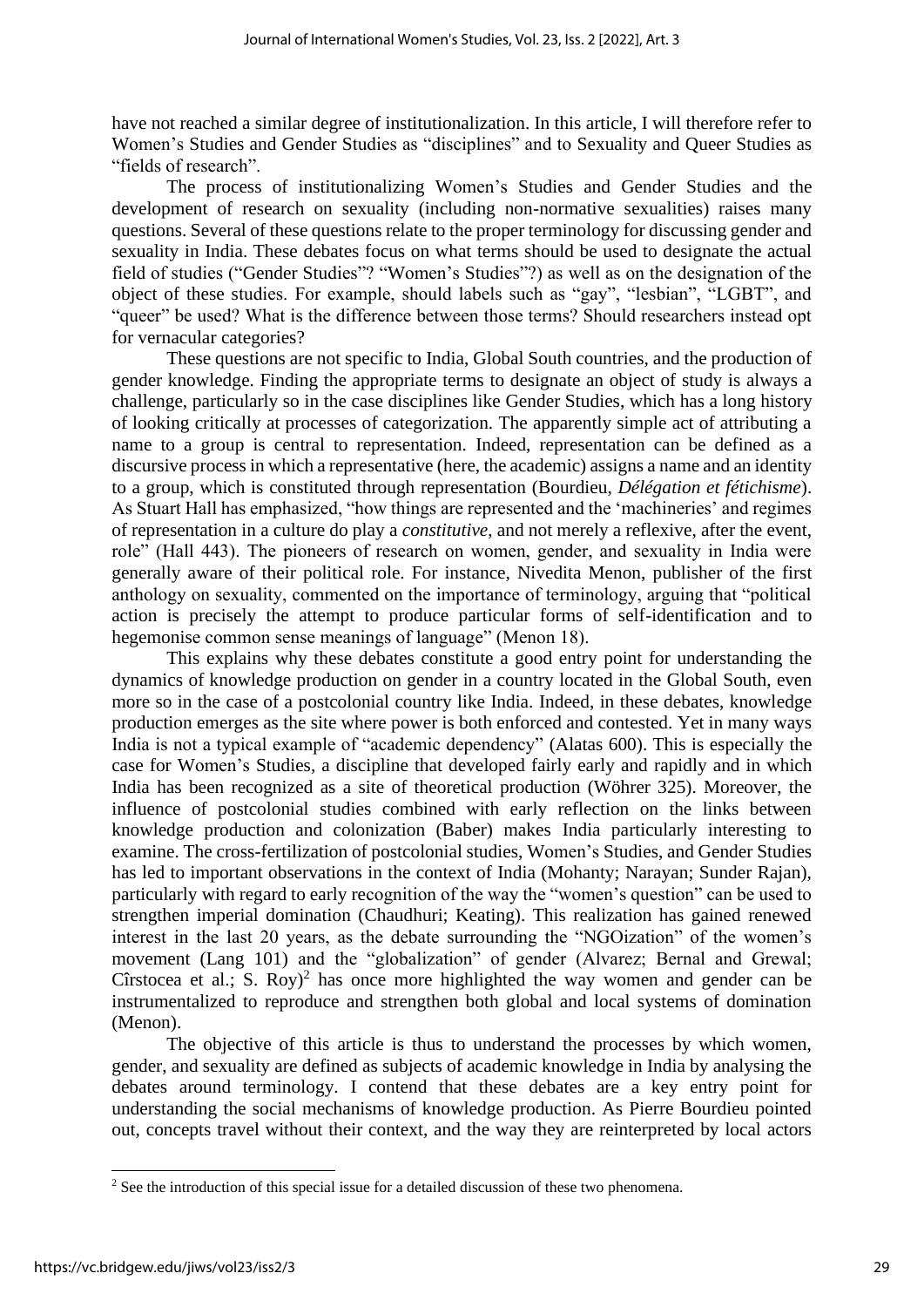says a lot about the social field in which they are (re)located (Bourdieu 30). In this regard, I am interested here in the "modes in which concepts are made to work and provide insight, rather than on their 'purity' in relation to an ascribed point of origin", as Mary E. John suggested (John 121). A major finding of this article is that in order to understand the debates about terminology, one must not only pay attention to the connection between the global division of labour in the social sciences (Alatas 606) and the globalization of gender (Cîrstocea et al.; Desai and Rinaldo), but it is also necessary to look at how these processes interact with more localized phenomena, such as the relationship between the women's movement, academia, and the structure and history of the university system in addition to the sociology of those who work in this system. This article does not follow an evolutionary pattern according to which Gender Studies constitutes the "up-to-date" version of Women's Studies and spread from the Global North to the Global South. It shows that the global circulation of these disciplines and their key concepts is not straightforward but instead sinuous, leading to important epistemic and theoretical shifts and innovations.

The second section of this article will present the methodology and corpus underpinning my analysis. I will then return to the emergence of women, gender, and sexuality as legitimate objects of knowledge, or, more concretely, as objects of academic production (be it in terms of publication or teaching). In the fourth and last section, I will show that the debates around terminology cannot be understood in purely academic terms and are also embedded in political and material considerations. They therefore reveal the systems of domination that shape knowledge production while also resisting those systems.

#### **Methodology and Corpus**

This article is based on two terminology debates: the first on counter-heteronormative sexualities and identities and the second on the decision to label research on women, sexuality, and gender as "Gender Studies" or "Women's Studies".

To understand the first debate, I have returned to and expanded upon my initial research on academic discourse about counter-heteronormative<sup>3</sup> sexualities and identifications (Dutoya,). For that purpose, I constituted a corpus of about 50 academic texts (books, chapters, and articles) on non-heterosexual lives, practices, and groups published between 1990 and 2019 (see Table 1). It includes 26 books (collective and single-authored), 22 articles and book chapters, dissertations, and other types of publications. This corpus does not aim to be exhaustive, especially for the 2010s, when the growth in the number of publications in this field makes it difficult to include all of them.<sup>4</sup> For each text, I looked not only at the conceptual and terminological choices made for discussing gender and sexuality, but also at the references the authors employed as well as the location of the author and the editor in order to understand the location of these texts within circuits of knowledge production (Collyer 58).

<sup>3</sup> The expression "counter-heteronormative" is taken from Nivedita Menon ("Outing Heteronormativity" 3), who defined it as follows: "The term 'counter-heteronormative' is used to refer to a range of political assertions that implicitly or explicitly challenge heteronormativity and the institution of monogamous patriarchal marriage".

<sup>4</sup> Moreover, as the first draft of this paper was written in 2019, not all publications from that year could be considered for inclusion.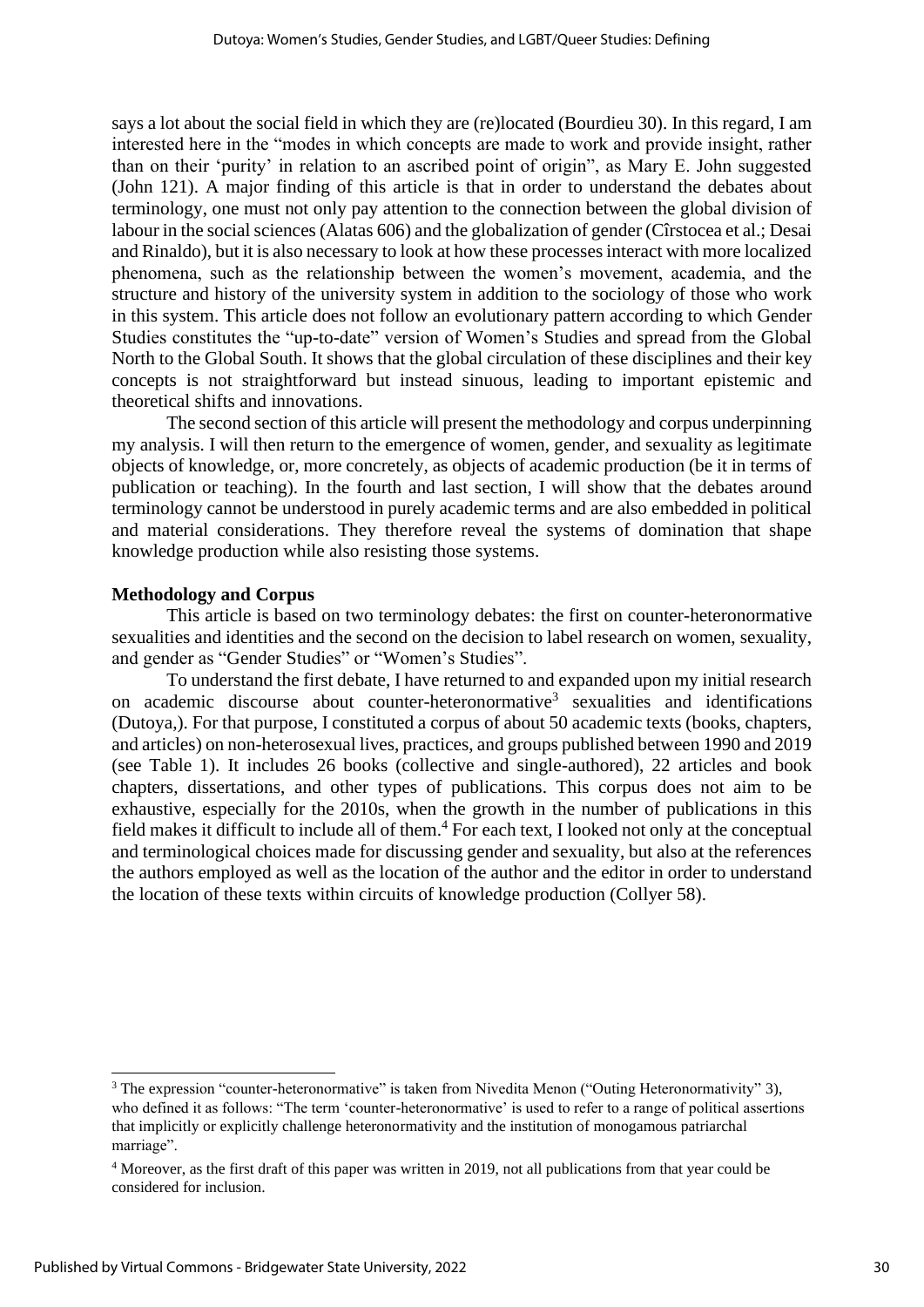| Discipline               |   |    | 1995-1999 2000-2009 2010-2019 Total |    |
|--------------------------|---|----|-------------------------------------|----|
| Anthropology             | 3 |    |                                     | 6  |
| <b>Cultural Studies</b>  |   |    |                                     | 8  |
| Gender/Queer             |   |    |                                     |    |
| <b>Studies</b>           |   | 10 | 6                                   | 16 |
| Literature               |   |    |                                     | 8  |
| <b>Political Science</b> |   |    |                                     |    |
| Sociology                |   |    |                                     |    |
| Other                    |   |    | ി                                   | 4  |
| Total                    | 6 | 25 |                                     | 51 |

**Table 1: Disciplines of the Texts in the Corpus**

Since Women's Studies and Gender Studies were developed before research on sexuality and quickly expanded, it was not possible to form a similar corpus for analysing the debates on the proper disciplinary name and boundaries. While I have primarily relied on scientific publications to understand this discussion, conferences reports and programmes as well as degree syllabi and course outlines constituted other important sources. I collected these documents through the Centre for Women's Development Studies' (CWDS) library in Delhi, my contacts (especially for older courses and syllabi), and directly from colleges and university websites in the case of ongoing programmes.

To gain a better understanding of the two debates between 2014 and early 2020, I conducted 15 interviews with scholars and academics (from PhD students to retired professors) working on gender, sexuality, and women or located in Women's Studies or Gender Studies centres and departments, mainly in New Delhi and its region. In some cases (about a third), I met the same people several times, both formally and informally. These interviews were semistructured in the case of the formal encounters and aimed at gaining a better understanding of the material constraints of knowledge production, local power dynamics, and the sociology of those working on gender, women, and sexuality. Looking at these different sources, I was particularly interested in how the concept of "gender" was used and how Gender Studies and Women's Studies were defined. Of course, many other concepts were under debate, beginning with the concept of "women" and "feminism". As I could not do justice to the complexity of these debates, a topic that has already been tackled by others (John), I have chosen to focus on the concept of gender to reconstitute the debate about terminology and discuss its political and scientific significance.

My decision to focus on New Delhi and its region for the interviews was mainly practical, this being the region I knew best after conducting research on the women's movement there for more than 10 years (Dutoya). This constitutes a bias in the sense that many prestigious universities are situated in this area, and it in many ways dominates other regions of India (though there are prestigious universities outside of Delhi). As the work of Nithila Kanagasabai in Tamil Nadu has shown, the issues at stake are quite different in smaller institutions and to such an extent that she considers Women's Studies centres in these institutions as "alternate centres of knowledge production and circulation" (Kanagasabai 709).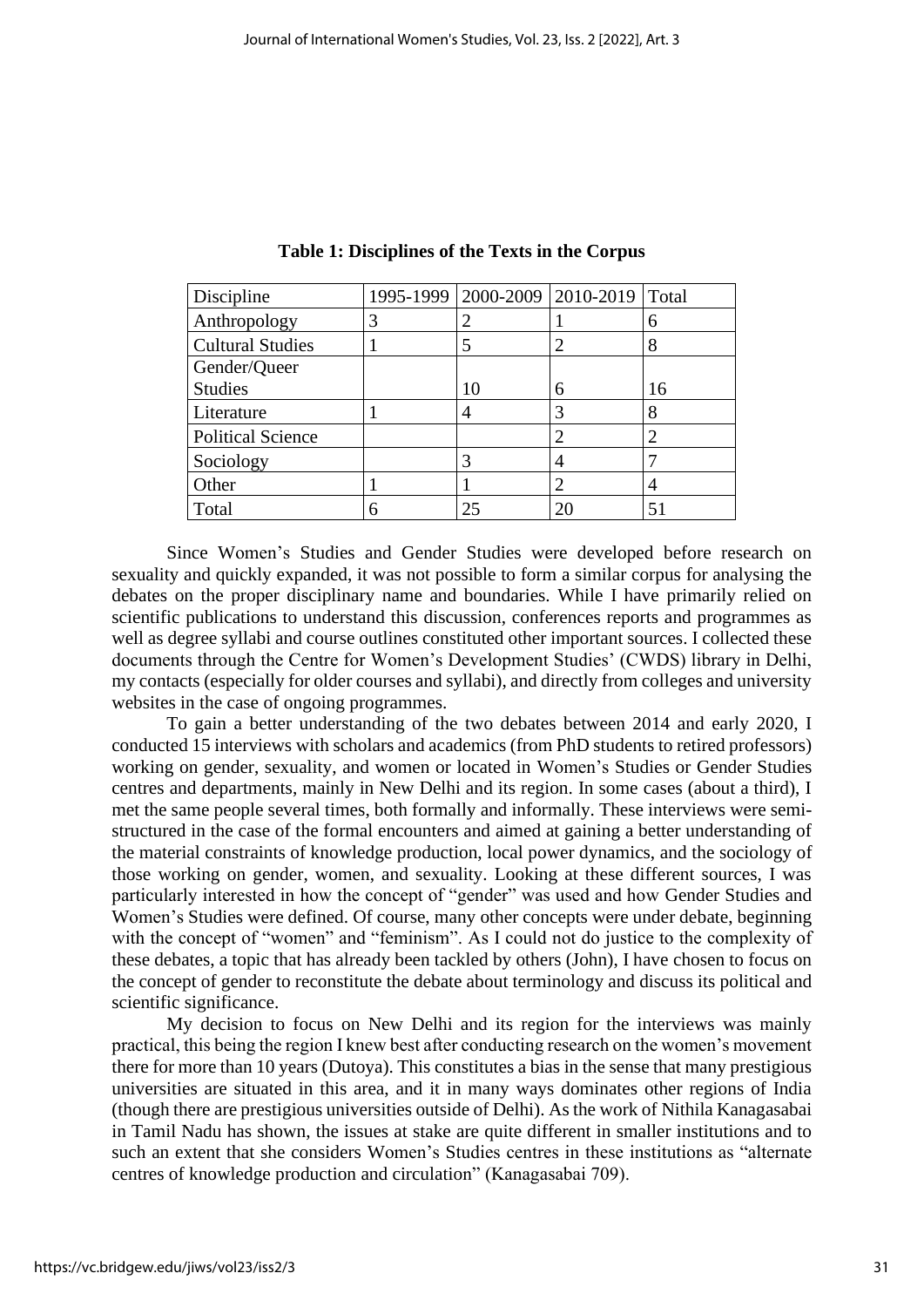In this regard, this article itself reflects the power dynamics at stake in processes of knowledge formation on gender, both within India and at a global level. While working on this project I was also aware of my own position as a white European researcher and queer feminist. This position has an impact on the way I conducted this research and framed my research question. In particular, my initial surprise regarding the importance of "Women's Studies" in India stems from the fact that, in France, Women's Studies has nearly disappeared while Gender Studies has become much more popular, albeit still contested. However, this article does not aim to understand why what happened in France, and to a larger extent in most countries of the Global North (Boxer; Schwartz), did not happen in India, as such a question is pointless. I rapidly moved away from a teleological and evolutionary framework, according to which Gender Studies is the natural evolution of Women's Studies. I instead decided to analyse the discussion around those terminologies, specifically in a decade (the 2010s) when several programmes and centres for Gender Studies or Women and Gender Studies were implemented in universities based in New Delhi. The relevance of this question in India was validated by the fact that I was able to find evidence that such a debate existed and that many of the colleagues I met were ready to discuss this issue at length. While I would not argue that not having been part of a field makes one unfit to study it, I should mention that I occupied a particular position as an outsider with strong ties to Indian academia within a context in which most of the history of Women's Studies in India has been made by those who participated in it (Anand 17). For the people I met, I was a colleague and sometimes a fellow activist, which opened many doors. Many of them were women, most defined themselves as feminists, and some identified as queer. This created a sense of familiarity between us and probably gave me access to more information. However, my informants and I were also deeply aware of the fact that my work shares in a long tradition of producing academic discourse on women and sexual subalterns in the Global South, a discourse that might in one way or another contribute to the domination of these people (Abu-Lughod 784-785). Yet, as I will try to show in this article, this discomfort can also be productive, as it engages the researcher in reflexive analysis of her work and renders the fiction of universal and non-situated knowledge impossible.

#### **The Emergence of Women, Gender, and Sexuality as Legitimate Objects of Knowledge**

In the 1970s, women emerged as legitimate objects of knowledge in different areas of Indian academia. While this emergence was largely initiated by central institutions and was initially uncoordinated and localized, it garnered support from feminist researchers, who not only started conducting research on and teaching about women but also tried to impose and defend this new object in the 1980s.

#### *The Rapid Institutionalization of Women's Studies*

Much has been written on the history and origins of Women's Studies in India (Bhagwat and Rege; John, "Country Paper - India"; Pappu; Phadke). I will simply highlight the main points here, relying on Arpita Anand's (2014) detailed work on this subject. Most sources point to the dual origin of Women's Studies. Chronologically, it is first necessary to mention thinking initiated in the early 1970s at Shreemati Nathibai Damodar Thackersey Women's (SNDT) University, a women's university in Bombay. In 1973, this university set up the Research Unit for Women's Studies (RUWS) in its sociology department, which later became the RCWS (Research Centre for Women's Studies). For this women's university, founded in 1916, it marked a paradigm shift from educating women to making them the subject of study.

A second key moment was the Indian government's appointment of the Committee on the Status of Women in India (CSWI) as part of preparations for the International Conference on Women, held in Mexico City in 1975. The publication of the Committee's report came as a shock for many feminists, as it indicated that the situation of women in India had in many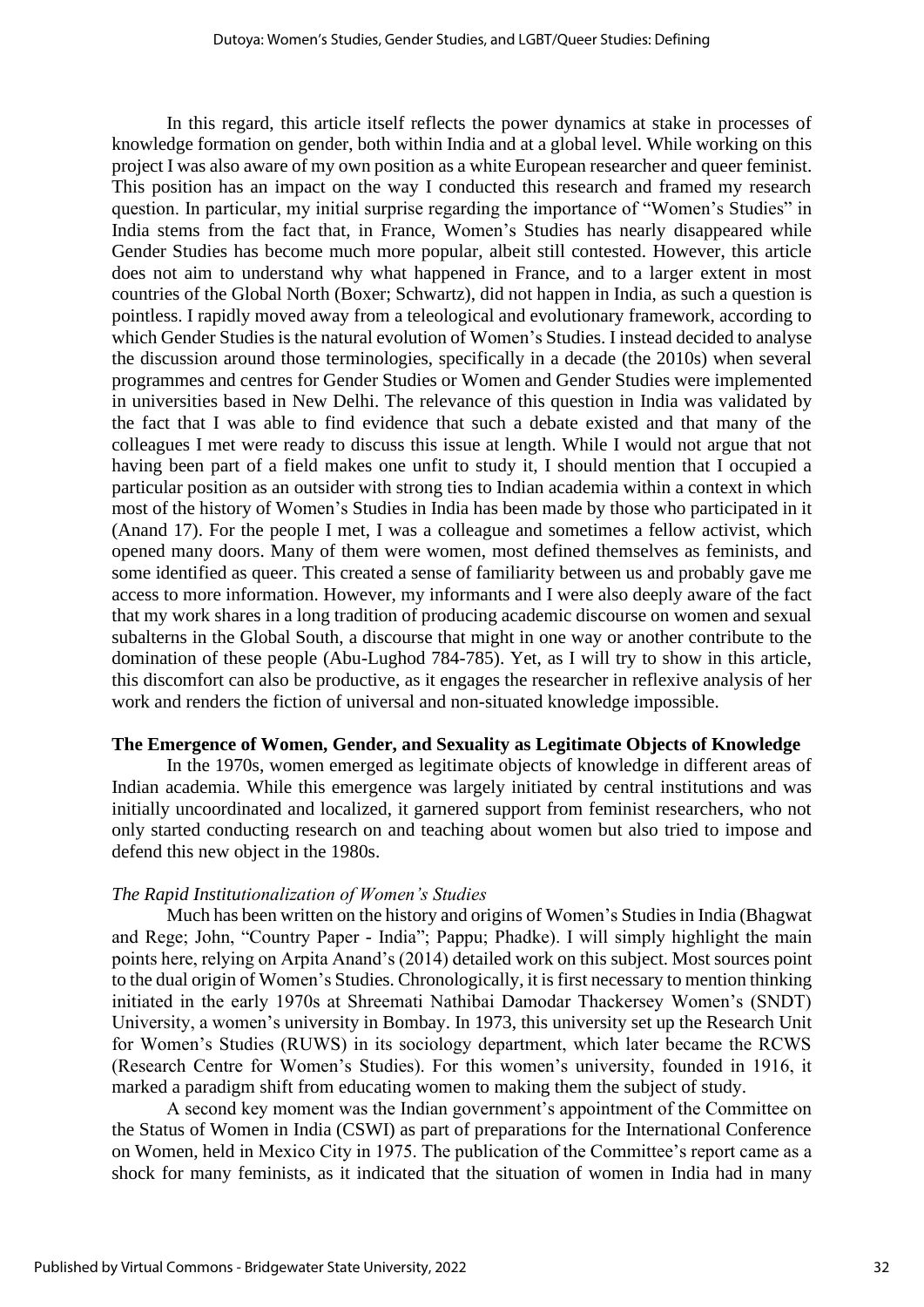respects apparently deteriorated since independence (Committee on the Status of Women in India). Several academics involved with this Committee in various ways played a role in the development of Women's Studies in India. In particular, Neera Desai was the first director of RUWS, and Vina Mazumdar was among the founders of the first major non-university centre for Women's Studies.

The Indian Council of Social Science Research (ICSSR), a public body responsible for overseeing research in the social sciences in India, contributed to the making of the report by providing material and human support (Mazumdar 65–82). In 1975, the ICSSR took up the issue of research on women and funded an early research programme on the subject during a period of repression, when Indira Gandhi, then Prime Minister of India, declared a state of emergency in 1975 (Pappu 224). The ICSSR's first programme on Women's Studies aimed to identify the need for change in public policy and convince the research community to review the methodology, concepts, theories, and analytical apparatus of the social sciences to understand why women were excluded (Mazumdar 50). The women involved in this programme ended up founding the Centre for Women's Development Studies (CWDS) in 1980, again with the support of the ICSSR. The first National Women's Conference was held the following year, and it was there that the Indian Association for Women's Studies (IAWS) was created.

In the 1980s, Women's Studies became more significant in universities. In 1986, the UGC, the public body responsible for overseeing and funding universities, launched a major Women's Studies programme. The aim was to establish research centres and "cells" devoted to women in universities by focusing on three objectives: research, teaching, and expansion (i.e., activities aimed at "local communities," such as development projects, raising awareness, etcetera) (University Grants Commission, *Guidelines for the Development of Women's Studies in Indian Universities and Colleges*). This grew from five in the mid-1980s to about 50 known centres in the early 1990s (not all supported by UGC). In 2007, 67 centres for Women's Studies were supported by UGC (University Grants Commission, *Guidelines for the Development of Women's Studies 2007*) and 159 in 2012 (University Grants Commission, *Twelfth Plan Guidelines*). Initially, the teaching component was minimal in these Women's Studies cells, particularly because from the outset the main promoters of Women's Studies refused to consider them as a discipline in the strict sense of the term (Anand 41). However, in the 1990s and 2000s, various courses, diplomas, and degrees in Women's Studies were created, followed later by a few in Gender Studies.

#### *The Trajectory of "Gender" in Indian Academia*

The term "gender" has been used in Women's Studies texts from the mid-1980s onwards. For example, in 1984, the topic of the second national conference on Women's Studies was "gender justice". There one of the participants presented a paper entitled "A Critique of the Sex-Gender System". However, according to my respondents, who had difficulty pinpointing when it first appeared, the term was not widely used in the Indian social sciences until the early 1990s and did not face much resistance.

In many cases though, "gender" was and still is used as a mere proxy for "women", and many texts proposing a gendered analysis in fact only look at the position of women. In these cases, the term "gender" is often not defined and typically used in the title or in a common expression ("gender violence", "gender discrimination", etcetera). However, many authors use gender more extensively. One key text, often quoted in Women's Studies curricula, is a booklet from 2000 entitled *Understanding Gender* by Kamla Bhasin, a leading figure of the women's movement in Delhi (associated with two important organizations) and an independent researcher. In it, Bhasin defines gender as the social construction of the masculine and the feminine, saying: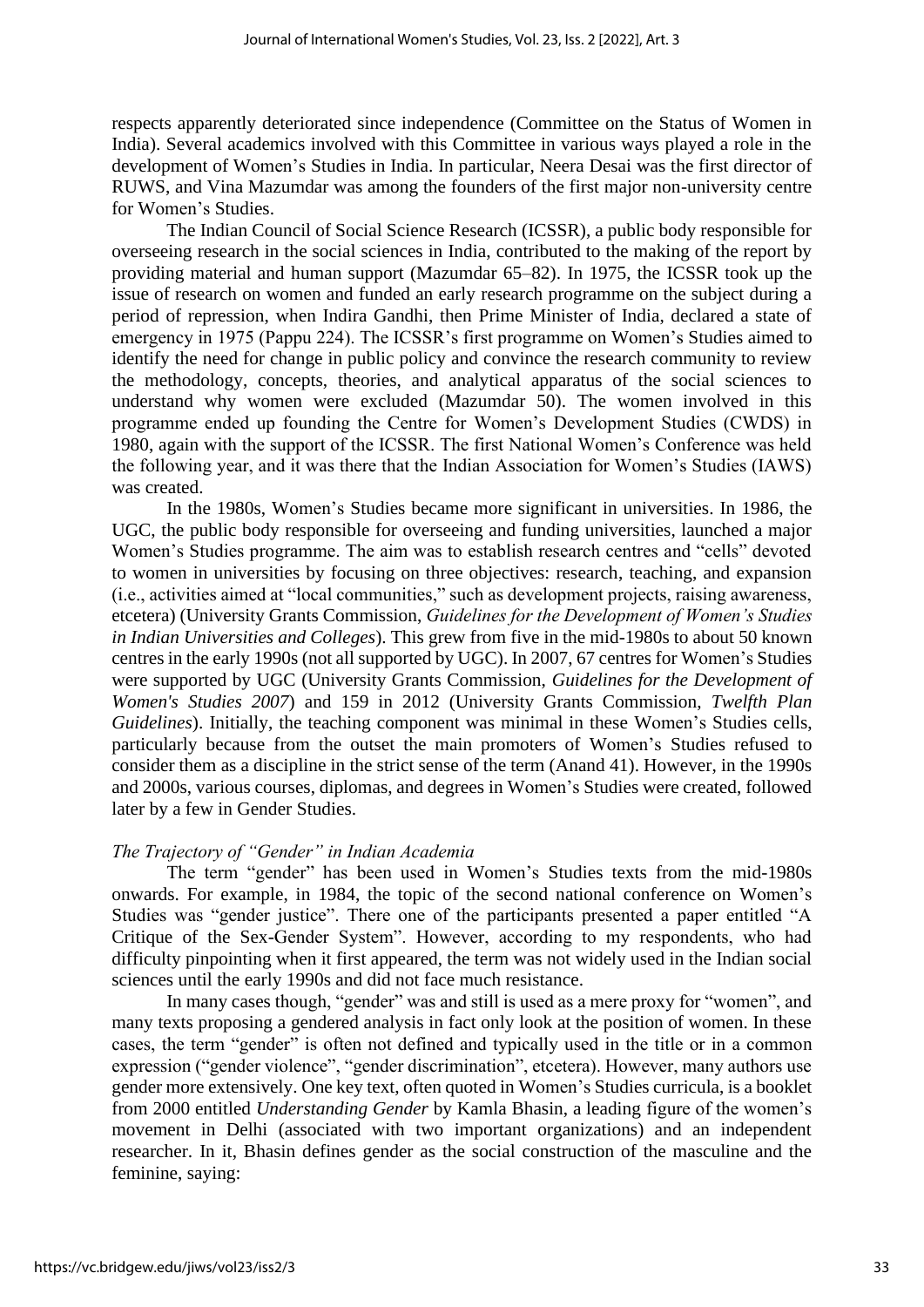Gender refers to the socio-cultural definition of man and woman, the way societies distinguish men and women and assign them social roles. It is used as an analytical tool to understand social realities with regard to women and men. (Bhasin 1–2)

While quite a classic definition, it tends to set aside the use of gender as proposed by Joan Scott, which employs gender as a category of critical analysis to understand the joint construction of difference and power (Scott 1067-1068). This approach to gender was also used by Indian researchers working on women and gender. For example, in the field of history from the 1990s onwards, many researchers sought not only to "find women" in Indian history, but also to understand how representations of the feminine and masculine had structured colonial discourse and practices as well as nationalist responses (A. Roy; Sarkar). Various authors have been quick to highlight how the concept of gender can be used as a critical tool for deconstructing relationships of domination. In particular, the concept of gender has been used to explore the intersectionality of class, caste, and gender (Banerjee and Ghosh; Rao; Tharu and Niranjana). The 1990s (more specifically, the second half of the decade) was also a period during which studies on sexualities and particularly counter-heteronormative identifications and practices developed in India. This is not to say that counter-heteronormative sexualities and gender identifications suddenly appeared in the Indian academic field in 1995. Rather, there were few publications on this subject before that date (Dutoya,243"). According to the editor of one of the first anthologies on the topic, scholarship on sexuality initially focused on sexual violence, "but increasingly recast [it] as desire going beyond the bounds of heteronormativity" (Menon, =xiii).

Importantly, research on sexualities in India was not necessarily developed there. Only a quarter of the authors on my corpus on counter-heteronormative sexualities were working in an Indian institution. About 60% were in the United States or Europe. Almost all of them, however, were of Indian origin, and most started their higher education in India. So, research on sexuality, particularly counter-heteronormative, was first developed outside India, and those who conducted these projects had to cater to the demands of non-Indian academic systems, where they made their careers. However, this evolved over time. Between 1995 and 2004, about a third of the corpus was "Indian" from a publishing standpoint; from 2005 onwards, the number grew to 58%. Sexuality, LGBT, and queer issues gained dedicated spaces, like the "sexualities series" edited by Yoda Press under the direction of activist and researcher Gautam Bhan. These issues were also better represented in publications dedicated to Women's Studies, such as the feminist publisher for women Kali, founded in 1984 (which led to two distinctive publishing houses in 2003: Women Unlimited and Zubaan)*.* This development was consistent with the growing interest of Indian academics in issues surrounding sexuality. Many of the degrees offered in Women's Studies centres (now Women's Studies departments) include papers on sexuality. Moreover, on campuses, students have developed LGBT/Queer associations and Gender Studies groups to discuss and mobilize around issues of gender and sexuality.<sup>5</sup>

Hence, the concept of gender is used in many disciplines in the social sciences, from sociology to history. Similarly, research on sexuality has assumed many disciplinary forms. However, gender and sexuality studies have not emerged in India, and only Women's Studies are really recognized by institutions. For instance, of the brochures of 22 master's degrees (in

<sup>&</sup>lt;sup>5</sup> I followed the activities of the Gender Studies Group of Delhi University in spring 2015. A pioneer student association is Anjuman, a queer collective created by JNU students in 2003. http://anjuman\_jnu.blogspot.fr/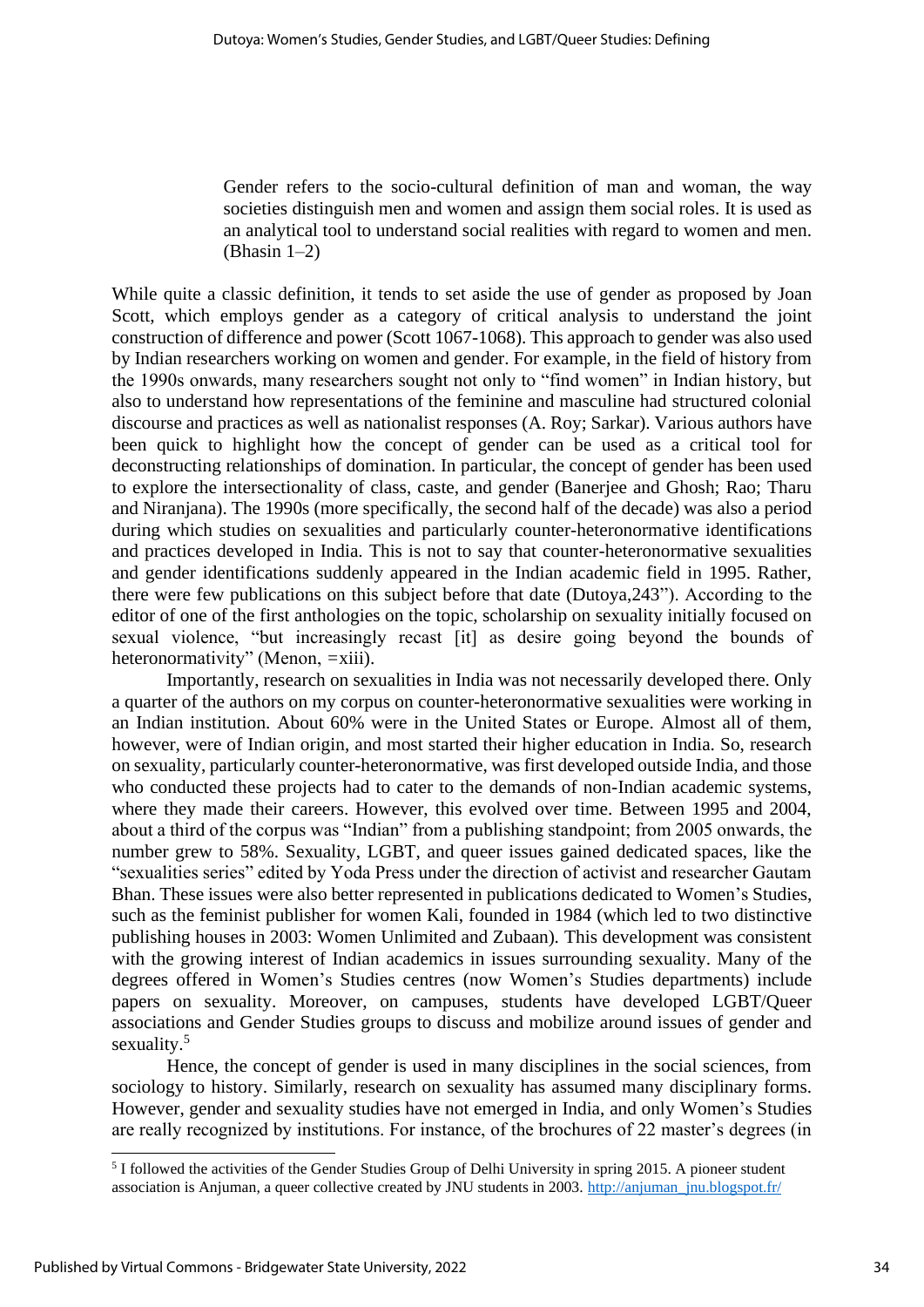the sciences and philosophy) I collected focusing on gender and Women's Studies across the country in the 2010s (in 19 institutions), 15 of them were awarded in "Women's Studies," 3 in "Gender Studies", and 4 in "Women's and Gender Studies".

The preference for the term "Women's Studies" in India might be connected to the way women's issues and later sexuality issues, particularly under the label "gender issues", have been framed outside of the women's and feminist movements in the past few decades. Indeed, as scholarship on gender, LGBT, and queer issues has expanded, these issues have also become politically, socially, and culturally visible. In particular, the concept of gender spread to many other arenas in the 1990s, from government to activist discourse. Commenting on this phenomenon, feminist and university professor Nivedita Menon argued that gender had two journeys in India: "One journey is towards the dissolving of gender identity and the category of 'woman' as such and the other towards the congealing of the term and its stabilization within development discourses" (Menon 95).

If Menon considers the first trajectory to be positive, she worries about the second, using the common trope of the de-politicization of gender as it circulates (Cîrstocea 183). Because the concept of gender is now used by a wide variety of actors with different agendas and in different contexts, it can be considered an "essentially contested concept" (Gallie 167). This means that in order to understand the way gender is used and defined in an academic context and, more broadly, the way gender and sexuality are discussed in academic arenas, one needs to understand its political dimension.

#### **From Politics to Academia and Back: The Process of Subject Definition**

*Defining a Discipline: Gender or Women's Studies?*

The fact that Women's Studies was developed from the top down, particularly in universities, might be one of the reasons why the term "Women's Studies" has remained an administrative category regardless of the concepts that might or might not be used. The institutional preference for using the term "Women's Studies" does not preclude the use of the concept of gender, be it within Women's Studies centres, teaching programmes or elsewhere. In this section I will focus on where to situate research, a course or oneself within Gender and/or Women's Studies as disciplinary fields.

The political dimension of Women's Studies, Feminist Studies and Gender Studies and, later, LGBT and Queer studies—is well known. These academic disciplines or fields of study were initiated by feminist, LGBT, and queer activists, and much has been written on the complex and intense relationship between activism and academic research (Brown; Dutoya, "Defining the 'Queers'"; Lewin and Leap). In India, the relationship between the women's movement and Women's Studies is somewhat paradoxical, as many of my respondents pointed out that unlike what had happened in other countries, and in particular in the United States, Women's Studies was born not out of the movement, but was imposed by the central administration. However, at the same time, most of the texts that discuss the origins of Women's Studies in India (Bhagwat and Rege; Bhattacharya; Phadke; Sreerekha) insist on the fact that the project was also supported by feminists, and the term "Women's Studies movement" is often used to describe this field of research, be it in the literature (Anand 161/) or in the discussions I had with researchers based in India.

For a long time, it seems that the choice to use the term "Women's Studies" (rather than "Feminist Studies or "Gender Studies", for instance) was little discussed. The expressions "Women's Studies" and "Gender Studies" were sometimes used interchangeably, particularly in course titles as well as in publications. For example, in a 1997 article, Sharmila Rege discussed the links between sociology and, according to the title of the article, Gender Studies in an Indian context. Throughout the article, she used "Gender Studies" and "Women's Studies" interchangeably, the latter term appearing much more often (22 times in the body of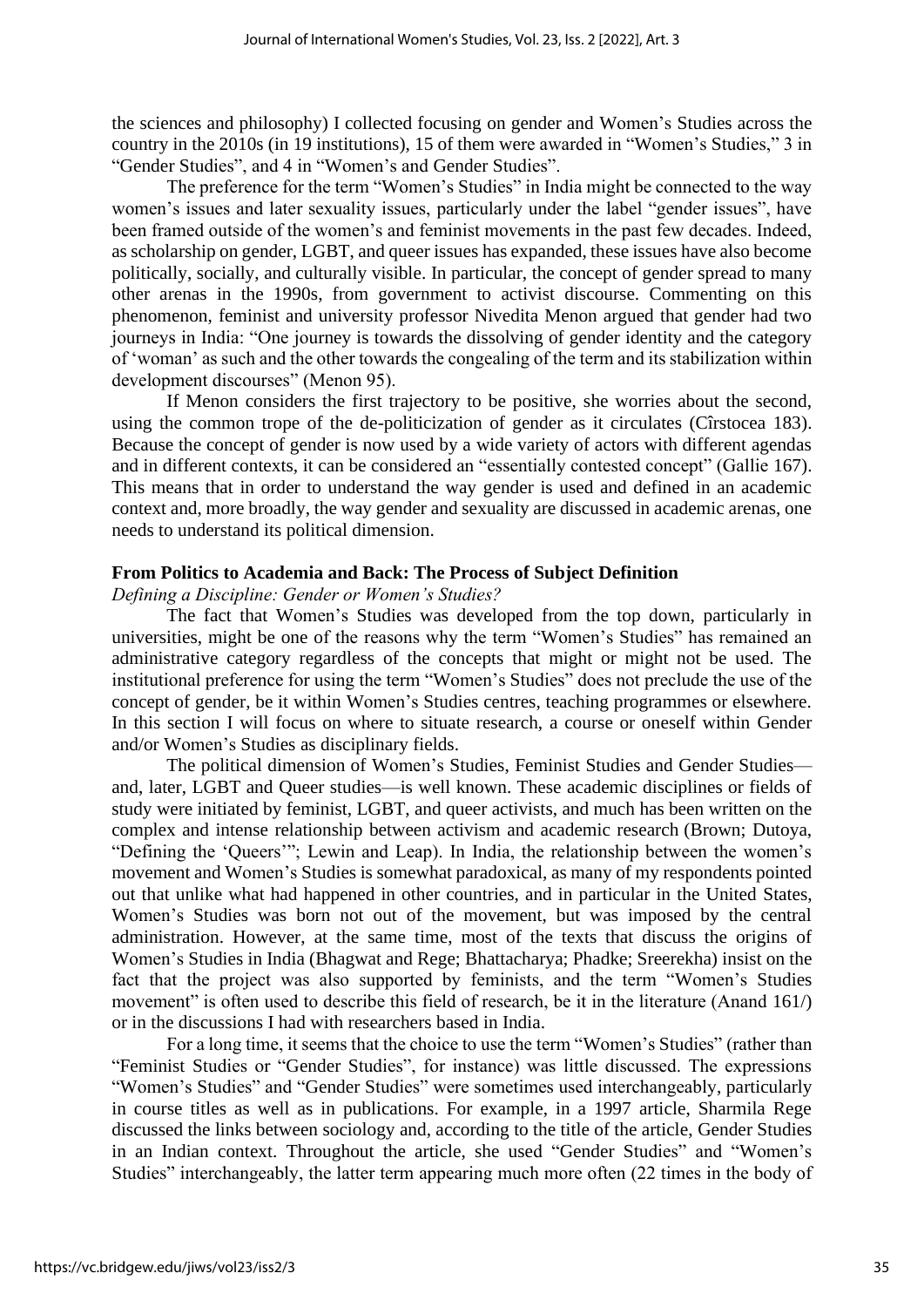the text as opposed to just 5 times for "Gender Studies"). Rege was a major feminist figure and an academic who played an important role in the development of Women's Studies. In the 1990s, she headed the Krantijyoti Savitribai Phule Women's Studies Centre at the University of Pune. She undoubtedly knew about the debates on the concept of gender and the different approaches to the terms "Gender Studies" and "Women's Studies". This interchangeability is therefore even more striking, and one could question whether her choice reflects a real semantic difference.

The first reason for this interchangeability could be that, as Mary E. John in her "Feminist vocabularies" argued, the very concept of women in India was already defined as social during the colonial period, not in terms of biology and nature as it was in Europe (125). This definition of women as an essentially social group might have contributed to blurring the difference between Women's Studies and Gender Studies.

Maitrayee Chaudhuri, sociology professor at JNU, has suggested that the use of the term "Women's Studies" was largely due to the administrative inertia of the UGC, which was dominated by state bureaucrats and had not updated its terminology since the 1980s. This is confirmed by the fact that Gender Studies was mostly implemented in centres or departments not supported by UGC, as was the case at Ambedkar University Delhi (AUD) for example. From this perspective, studies on women more or less became Gender Studies, but the official terminology took more time to evolve. Some of the academics I met while conducting my research agreed with this evolutionary perspective. For instance, Anu Aneja, then Director of the School of Gender and Development Studies at Indira Gandhi National Open University (IGNOU), reflected on the discussion surrounding the publication of a handbook on Women's Studies and Gender Studies. According to her, it was mostly a generational issue, as "some of the feminists who are part of the first generation, closer to activists, were against the gender terminology. Some of the younger ones, prefer the more inclusive term. Eventually, we kept 'Women's Studies and Gender Studies in India' for the book". (Anu Aneja, interview, 01/11/2017).

Such a vision of the debate might reflect the fact that Aneja began her career in the United States and was influenced by the terms of the debate there. Others insisted on the different disciplinary perspectives offered by Women's Studies and Gender Studies, as it was done by Shubhra Nagalia, assistant professor at AUD, the first university in Delhi to offer a master's degree in Gender Studies. During our first discussion in 2015, she discussed the difference between Gender Studies and Women's Studies:

> You see you'll have difficulties finding material on the post-80s period, because there has not been deliberation and debate on the questions of gender/women's studies, and the choice between the two. As the terms come with a packaging for international area, the self-description is very difficult. We are trying to write it down, we in this programme, why are we more advanced with 'women' or 'gender'. I don't think that gender is a more extended term, to me it is more a question of how you set the problematic, it brings different interactions with the question of the linguistic turn and cultural studies. In the context of the emergence of new disciplines, women's studies tends to be defensive, to protect its grounds, so it becomes a bigger challenge to define what women's studies means. (Shubhra Nagalia, interview 17/03/2015)

According to Nagalia, the difference between Gender Studies and Women's Studies cannot be reduced to an evolutionary pattern, according to which Gender Studies is the updated version of Women's Studies. In her view, Gender Studies above all offers another take on issues pertaining to Women's Studies, in particular by including perspectives from Queer Studies and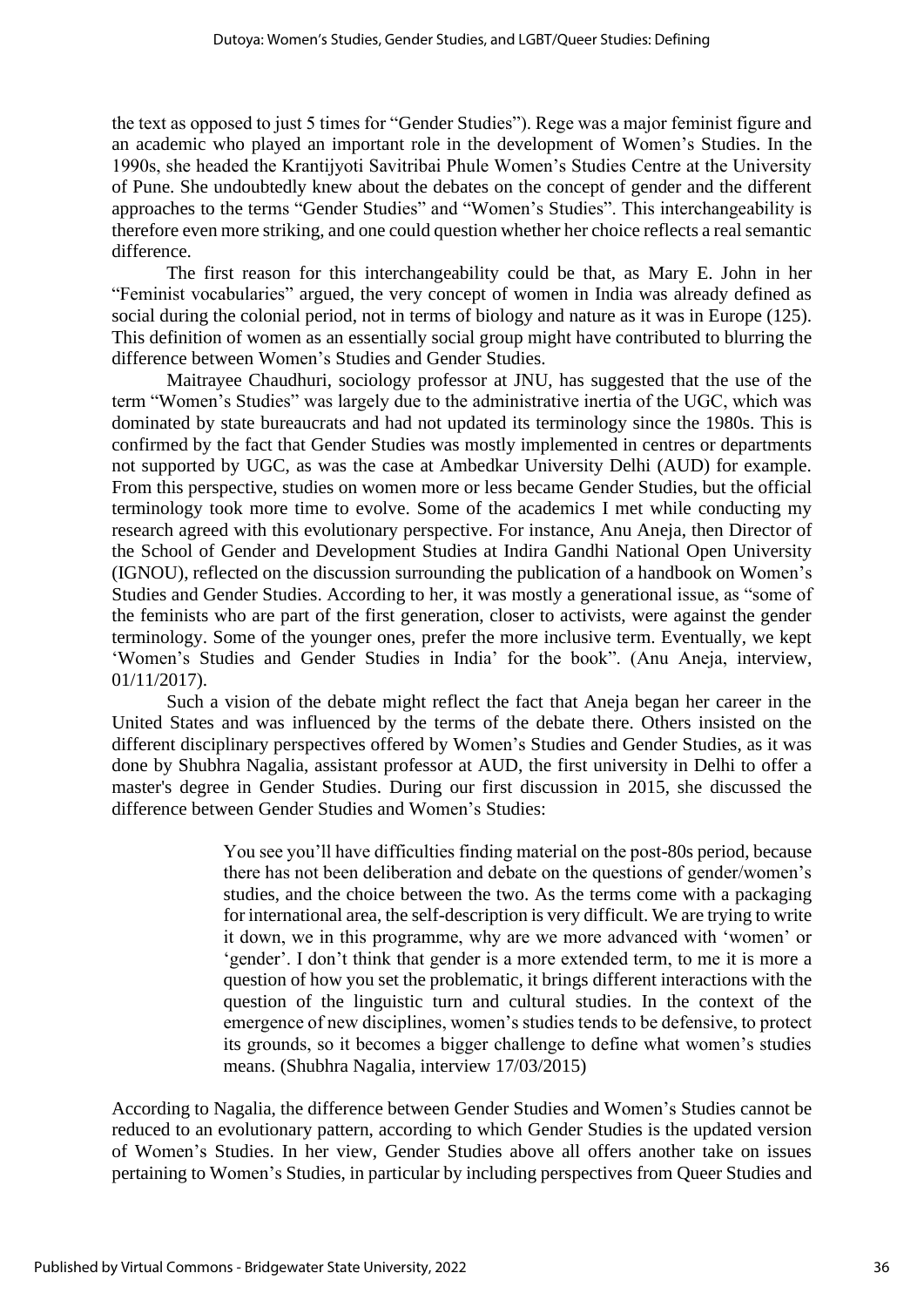Cultural Studies. She also advocated for cooperation between Women's Studies and Gender Studies. Indeed, the launch of the Gender Studies programme at AUD benefited greatly from the support and inspiration drawn from the pillars of Women's Studies, among whom she cited Uma Chakrabarty, Mary E. John, and Indu Agnihotri of the CWDS and Illina Sen<sup>6</sup>. The advantage of Gender Studies is that it offers greater freedom to include authors who, while not part of the disciplinary field of Women's Studies, can nevertheless contribute to the debate.

The association between Women's Studies and Gender Studies is reflected in the double degrees (MPhil and PhD) offered at the CWDS and Ambedkar University<sup>7</sup>, which Shubhra Nagalia presented as follows:

> We call it women and gender studies, because we didn't want to let go of gender studies. And we didn't want to let go of women's studies either. So, in that sense that title speaks more of what the route is... But I personally feel that I would want on the agenda of our programme to initiate that dialogue. (Nagalia, interview, 17/03/2015)

These comments suggest that the persistence of Women's Studies in India must be taken seriously and not considered merely as a delayed transition towards Gender Studies. Indeed, the choice to employ one term instead of another is linked to academic decisions. In the case of AUD, Shubhra Nagalia explained in a 2018 article that the choice to develop and, to a certain extent, market Gender Studies was connected to the history of the university and the context in which it was created. Indeed, despite being a public university,<sup>8</sup> AUD was created in 2007 "with a mandate to implement several neo-liberal policy imperatives to create what is called 'quality cutting edge' education which as a sector can compete internationally and attract foreign students from all over the world" (Nagalia 81). In this regard, the development of Gender Studies was a way to signal a form of modernity and international academic standards. This choice must therefore be viewed as part of the complex ways in which the concept of gender in India has been used, as I outlined earlier. Similarly, discussion surrounding the proper terminology for talking about sexuality and non-heterosexuality reveal the relationship between activism, NGO work, and academia and the more personal process of subject formation.

#### *"Having a Language for That": Debating the Use of the Acronym "LGBT"<sup>9</sup>*

Many terms can be and have been used to designate non-heterosexuals in academic texts dealing with gender and sexuality in India, such as "gays", "hijras", "kothis",<sup>10</sup> "lesbians", "queers", and "same-sex lovers". The search for words that might "describe what we are" is a

<sup>6</sup> As in the case of the Women's and Gender Studies programme developed in IGNOU (Anu Aneja, interview, 2017).

<sup>7</sup> This dual degree programme ended in 2019.

<sup>8</sup> The Indian university system is complex, comprised of about 800 universities and 40,000 colleges. Out of the 800, most universities are administered by the States (400), and a few (less than 50) are Central Universities maintained by the Union Government. About 350 universities are private (Ministry of Human Resources). Private universities have developed quickly over the last 30 years as part of the economic liberalization of the 1990s and in response to the increasing number of students.

<sup>9</sup> Ruth Vanita, *On Project Bolo*. The objective of this project was to constitute a "collection of oral histories of Indian LGBT persons" through filmed interviews. It included many scholars.

[<sup>\(</sup>https://web.archive.org/web/20160304001535/http://www.projectbolo.com/#sthash.Kgt29N3o.dpuf,](https://web.archive.org/web/20160304001535/http:/www.projectbolo.com/#sthash.Kgt29N3o.dpuf) accessed 27/11/2019). Vanita's interview can be watched on Vimeo [\(https://player.vimeo.com/video/26201840,](https://player.vimeo.com/video/26201840) accessed 27/11/2019). Discussing her first crush on a girl, she comments, "I had no language for that" (4"10). She is not the only one to express such a lack of words.

<sup>&</sup>lt;sup>10</sup> "Kothis" can designate the so-called passive role in a homosexual anal relationship, or, as an identity, people biologically born as men who behave and refer to themselves as women.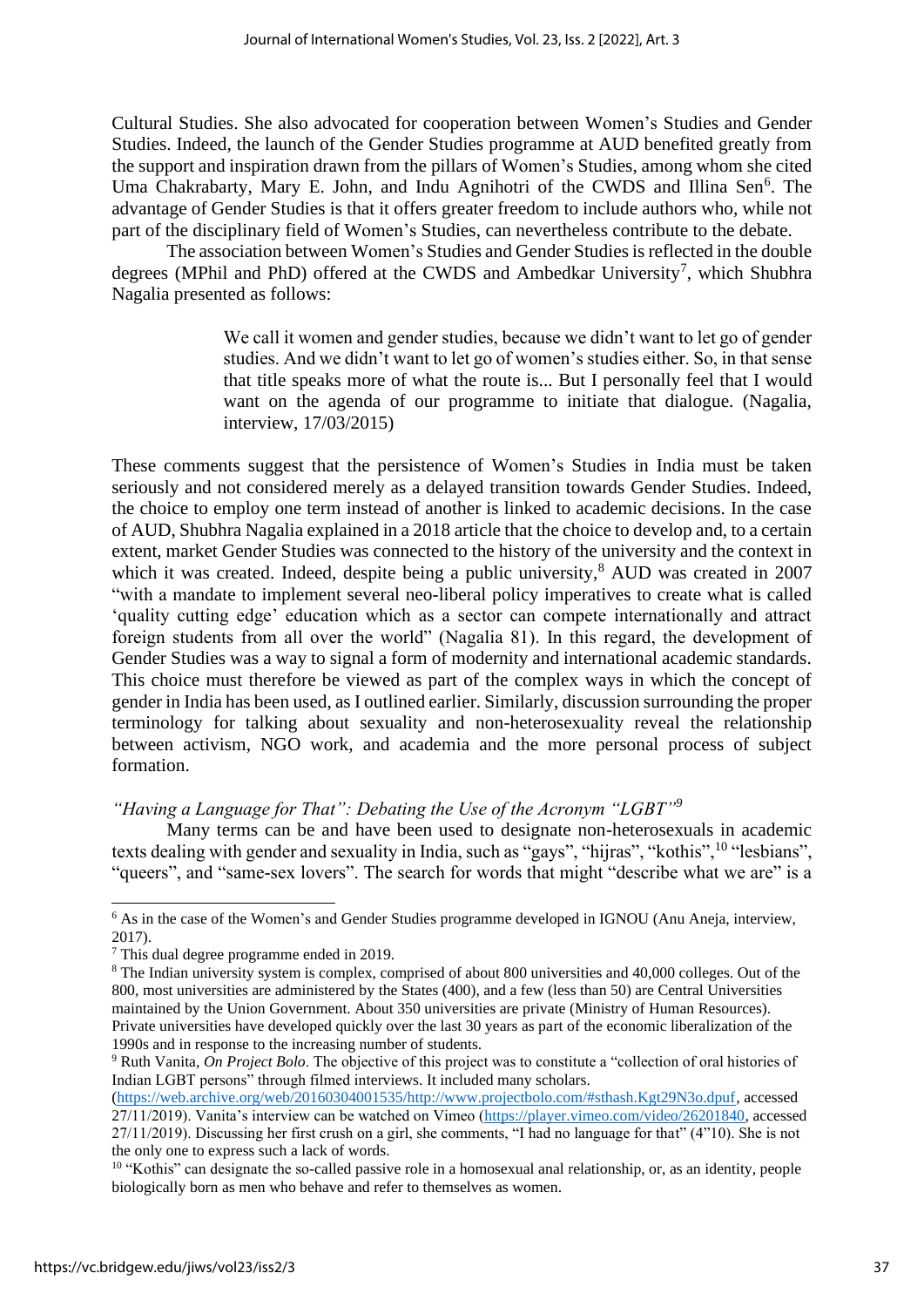recurring issue in LGBT and queer narratives, including academic ones. Many refer to the moment when they found words that made their sexuality, desires, and feelings "speakable" – or, as Ruth Vanita put it, having a "language for that."

In that respect, Foucault's work on the emergence of sexual identities in Europe is often quoted and discussed in texts dealing with counter-heteronormative sexualities in India (Gopinath 60; Srivastava 4; Vanita and Kidwai xx). Most authors initially agree with Foucault that sexualities and gender representations need to be de-naturalized and seen as historically constituted. However, many go on to offer a critique of Foucault, questioning his relevance in an Indian context because he failed to consider that sexual categories were also constituted within an East/West framework. While the adequacy of "Western terminology" for describing the Indian social world is a major area of contention, other issues emerge, notably the desirability of all-inclusive terms and the need for intersectional terminology.

An interesting starting point for analyzing these debates is a quote from the movie *Fire*, which has been discussed at length (Ghosh 102; Gopinath 142; Vanita 61). Set in India, produced in Canada, and directed by Canadian-Indian director Deepa Mehta, the movie was released in India in 1998. It depicts the sexual and romantic relationship of Radha and Sita, two women married to two brothers and living in a joint family, thus placing the narrative in a "traditional" middle-class Indian Hindu setting. At one point in the movie, Sita tells her sisterin-law/lover: "There's no word in our language for what we are, how we feel for each other". As the language used in the movie is English, this statement is rather odd. Vanita points out that it disqualifies English as "our language" (the one actually spoken by the characters) while creating "our language" as all Indian vernacular languages in which a word (supposedly for same-sex love and sex) does not exist. Yet, one can find several words in Indian languages to designate two women having sex with one another, their feelings, or desires. This leads to a double interrogation that Vanita unfolds in several of her publications. First, how to describe, as a historian, same-sex relations that happened before terms such as "lesbian" or "homosexual" existed? Second, is it imperialist to use such terminology to discuss India, past or present (Vanita 61-65)? According to Vanita, while it is important to uncover older categorizations and terms, "homosexuality" is no more imperialist or anachronistic than "family" and no Indian sociologist working on family and writing in English would think about substituting "family" by a word in an Indian language (65).

But the debate was never set up purely in terms of "foreign" versus "local" concepts. Indeed, few scholars would argue that by rule, foreign concepts are of no use in India. In reality, the issue is twofold. First, does the language of sexual identities make sense in India? Second, whose language do we speak in terms of class, caste, and regional or religious identities? In the early twenty-first century, Shivananda Khan, founder of Naz Foundation (a London based NGO working on HIV/AIDS issues in India), argued for the use of "MSM" (men having sex with men) instead of terms like "gay" or "LGBT". He justified his position by the fact that most Indian men having sex with other men do not think of these practices in terms of identity. According to Khan "lesbian and gay identities" are restricted to limited audiences in terms of class and locality, those who act as "instigators of a queer India," which is akin to "sexual neocolonialism" (105). However, as it has been noted in other contexts, MSM is also an internationally recognized category and therefore not that different from LGBT (Seckinelgin 104). But as Khan's text shows, issues of imperialism not only play out on the South/North opposition, but also within India, as some terms are said to make sense only to a small segment of the population, generally upper-middle class (often upper-caste Hindu), English-medium educated and urban. About ten years later, Ashley Tellis, who did his PhD in English literature, formulated a similar critique, arguing that "LGBT rights" were now part of a "globalspeak" and thus embedded in neoliberal politics. According to Tellis (60):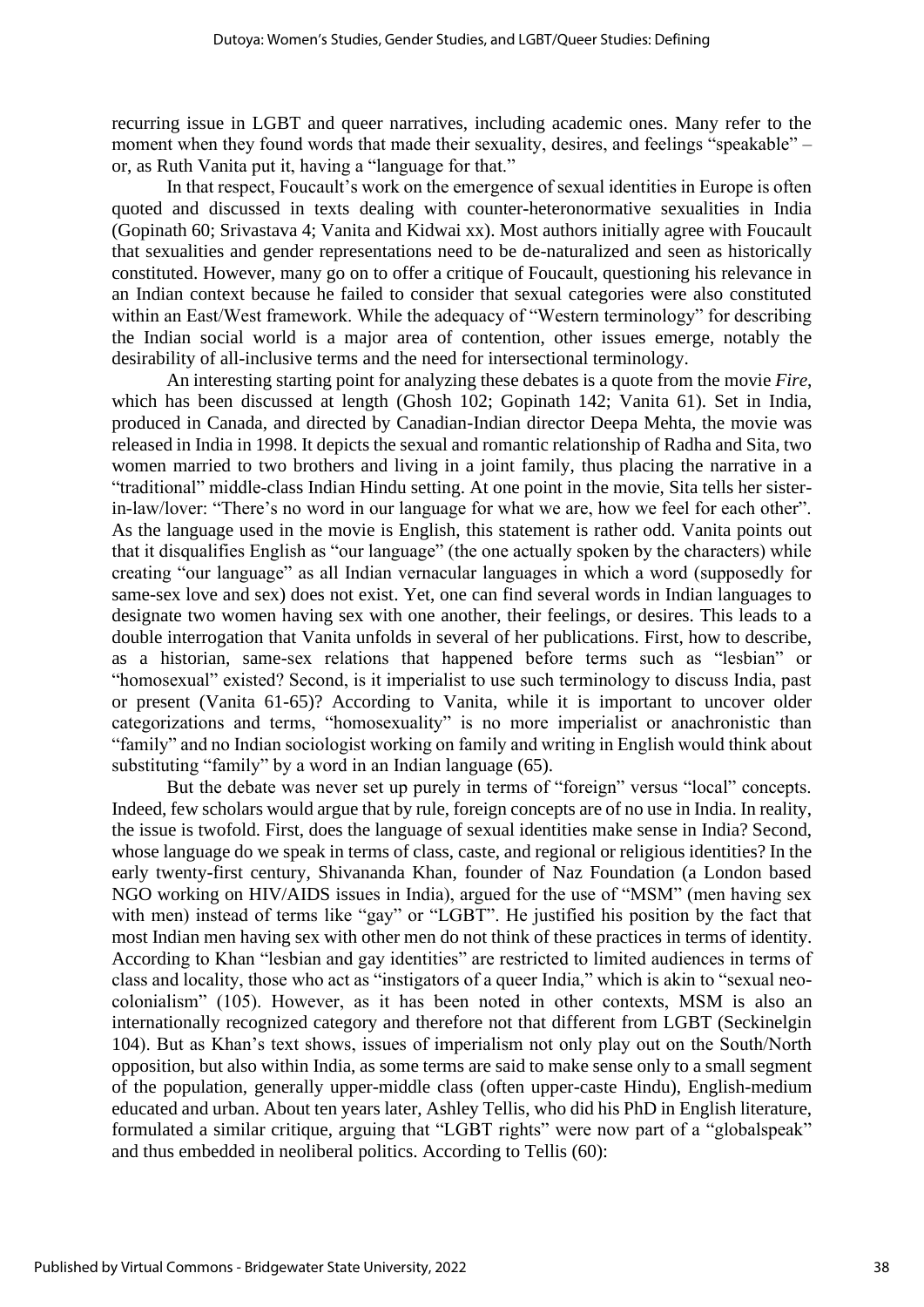In simply taking the language of "LGBT" and "Queer" and applying it undifferentiated to groups in India without bothering to learn how they understand themselves and in what languages they speak, activists and academics become willing victims in a neocolonial speaking in the coloniser's language.

For him, the main issue is not that the term is foreign, but that "identity categories" are imposed on those who do not want to fit into them. Tellis's and Khan's criticisms, however, differ on one point. According to Khan, the main problem with the "identity framework" is that it renders HIV/AIDS prevention (an issue to which he is particularly sensitive as the founder of Naz Foundation) ineffective. While Tellis acknowledges this issue, he argues that the development of the "LGBT globalspeak" is a result of the development of NGOs in India, particularly those working on HIV/AIDS, who have adopted the terminology of their donors (Tellis, 154-59). It is interesting to note that for Tellis, the term "queer" raises the same issues as LGBT, whereas for others, it has been presented as an epistemological advancement.

#### *Queer as the New Horizon?*

The term "queer" was first used in the early 2000s as an "umbrella term" encompassing all "sexual minorities." It was also used as a verb to signify the process by which alternative (queer) readings of social phenomena, the law, and cultural objects are produced. Interestingly, in several publications, there is a back-and-forth between both uses. For instance, in 2004, Arvind Narrain (2) used queer as both an umbrella term encompassing "the complexity, variety and diversity of identities" operating "outside the heterosexual matrix" and as a term questioning the heterosexual norm.

This concept is also contested. Paola Bacchetta stressed that "queer" is a foreign term forged outside India and belonging to another history. However, she noted that though there were many attempts to construct and propose Indian terms (in vernacular languages), none of them were successful. She used "queer" for lack of a better term (Bacchetta 123). For Tellis, the term "queer" has no critical or disruptive capacities in India, as it was taken over by NGOs and used as a proxy to cover a "laundry list of identities" (gay, lesbian, hijra, etcetera) (Tellis 149). According to him, the uncritical use of queer, disconnected from the social and historical contexts in which it was forged, is a way to dress with theoretical sophistication a lack of real engagement with the lives and struggles of those with non-normative sexualities, from hijras to sex workers.

In spite of these criticisms, "queer" became the term of choice for many scholars dealing with non-heterosexuals as well as for activists.<sup>11</sup> The term is lauded for its fluidity and its politically disruptive potential, explained by Nivedita Menon *(*39) as follows:

> At best, society's response to the question of sexuality has been in the form of "respecting choice" […] – that is "most of us are heterosexual, but there are others out there who are *either* lesbian *or* gay, *or* B, T, or K". The alphabet proliferates endlessly *outside* the unchallenged heterosexual space. But if we recognize that this "normal" heterosexuality is painfully constructed and kept in place […], precisely in order to sustain existing hierarchies of class and caste and gender, then we would have to accept that all of us are – or have the potential to be  $-$  "queer"

<sup>&</sup>lt;sup>11</sup> For instance, the Kolkata based lesbian group Sappho for equality regularly organizes a "National Queer" Conference" uniting activists and researchers. There is queer pride generally organized at the Autumn in Delhi.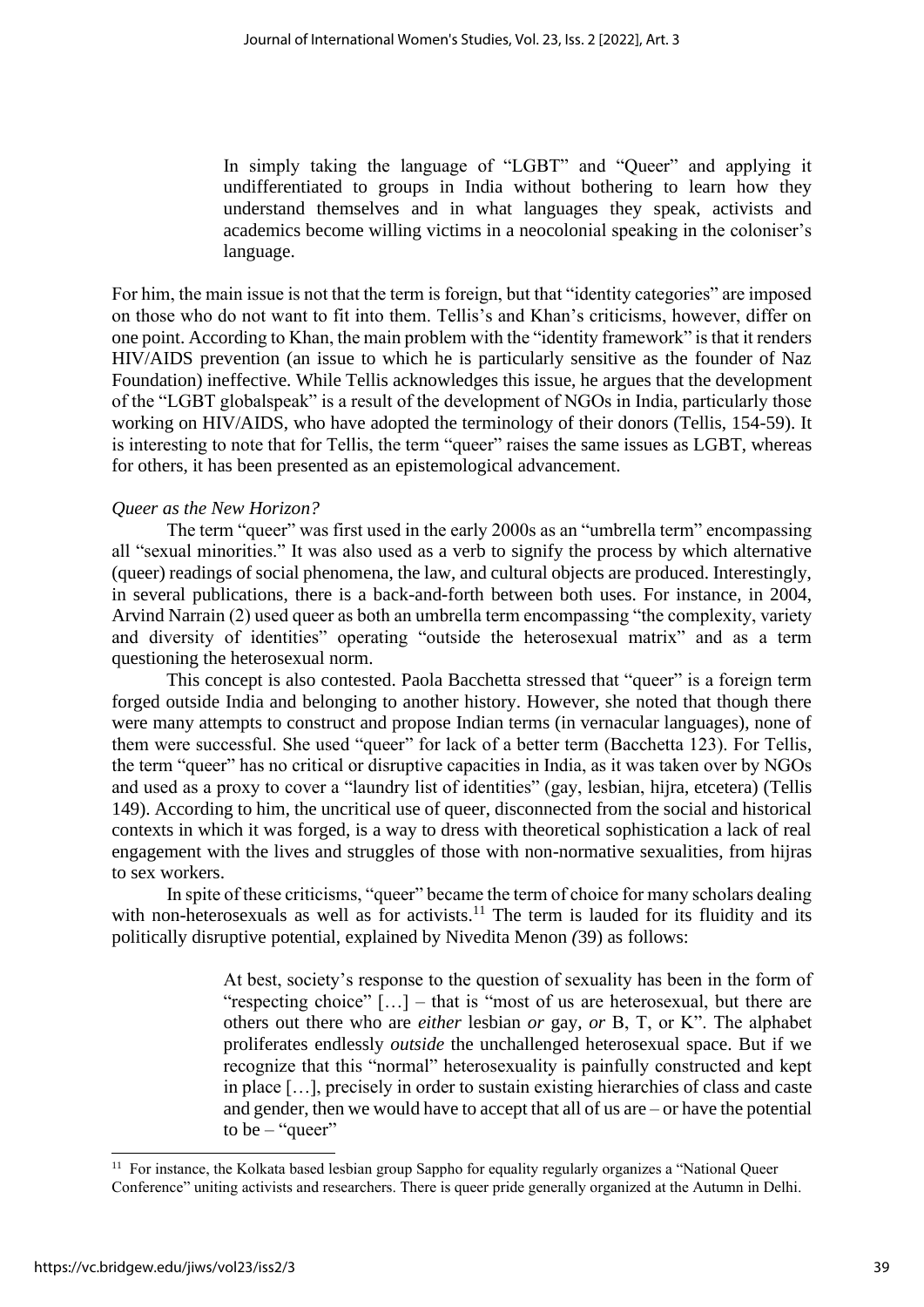This quote shows that it is not only an academic discussion about concepts, but also a dispute over ethical and political positions, as the act of naming and labelling groups and practices for academic purposes is a form of power.

#### **Conclusion**

In this article, I have shown that, despite the seemingly rapid institutionalization of Women's Studies in India, many questions regarding the subject of this discipline and its relation to Gender Studies remain open. These discussions about the adequate terminology for discussing gender and sexuality in India are not merely debates about the proper vocabulary to employ. When academics discuss whether they are working on gender or Women's Studies or whether they should talk about gays, queers or MSM, they are also discussing where they position themselves as Indian academics and sometimes even as activists.

A major finding of this article is that the debates about terminology cannot be reduced to issues of translation from one (dominating) academic sphere to a (dominated) one. These debates are concerned not only with the global division of intellectual labour and the globalization of gender, but also with local dynamics of power. Those who produce knowledge on gender in and on India cannot be reduced to the position of subaltern scholar (within a global system of knowledge production) or dominant intellectual (in an Indian context).

Moreover, to justify their conceptual and epistemic choices, researchers employ a wide variety of arguments that indicate the various constraints shaping the production of gender knowledge in India. Due to the organization of the academic system in India, social sciences (disciplines such as Women's Studies) do not get major funding and therefore need to adopt strategies that will allow them to exist within universities beyond mere lip service. Additional gender knowledge has a specific location and can be defined alternatively as academic, political, or development oriented. The discourses in these various spheres are interconnected and condition one another. However, while they reveal constraints and difficulties, these debates also maintain a high degree of reflexivity within Women's Studies, Gender Studies, and Sexuality Studies in India, fostering both epistemic and methodological creativity. To expand upon this research, it would be important to examine how this knowledge is transmitted, particularly in the classroom and in a wider variety of universities and colleges, to understand how logics of power play out and are contested at this level.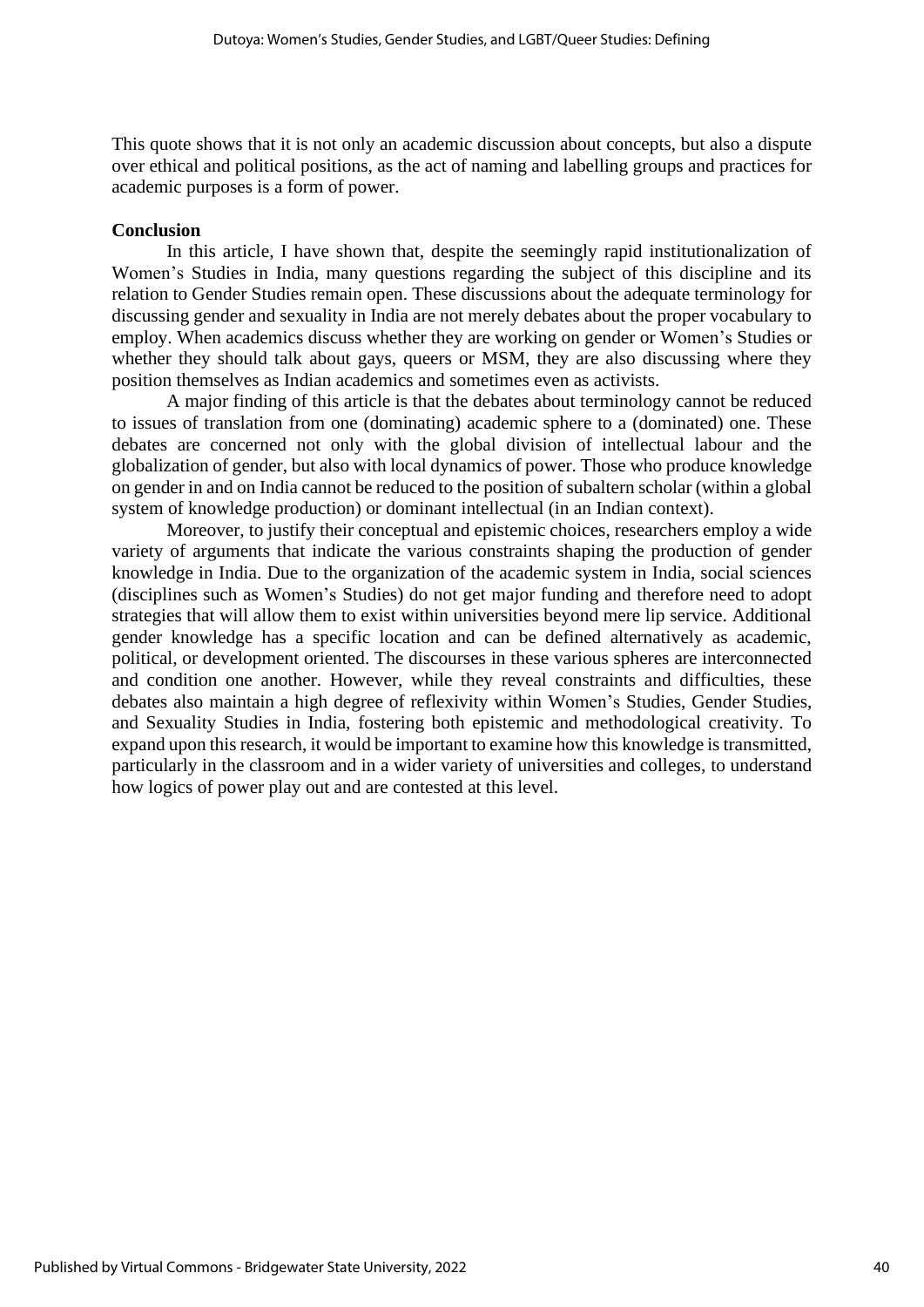# **References**

- Abu-Lughod, Lila. "Do Muslim Women Really Need Saving? Anthropological Reflections on Cultural Relativism and Its Others." *American Anthropologist*, vol. 104, no. 3, 2002, pp. 783–790.
- Alatas, Syed Farid. "Academic Dependency and the Global Division of Labour in the Social Sciences." *Current Sociology*, vol. 51, no. 6, 2003, pp. 599–613.
- Alvarez, Sonia E. "Advocating Feminism: The Latin American Feminist NGO 'Boom.'" *International Feminist Journal of Politics*, vol. 1, no. 2, Jan. 1999, pp. 181–209.
- Anand, Arpita. *A History of Women's Studies in Higher Education in India 1970s-80s: Questions of Teaching*. Ambedkar University, Delhi/CWDS, 2014.
- Baber, Zaheer. "Provincial Universalism: The Landscape of Knowledge Production in an Era of Globalization." *Current Sociology*, vol. 51, no. 6, SAGE Publications Ltd, Nov. 2003, pp. 615–23.
- Bacchetta, Paola. "Queer Formations in (Hindu) Nationalism." *Sexuality Studies*, edited by Sanjay Srivastava, Oxford University Press, 2013, pp. 121–40.
- Banerjee, Supurna, and Nandini Ghosh. "Introduction. Debating Intersectionalities: Challenges for a Methodological Framework." *South Asia Multidisciplinary Academic Journal*, no. 19, Oct. 2018.
- Bernal, Victoria, and Inderpal Grewal. "The NGO Form Feminist Struggles, States, and Neoliberalism." *Theorizing NGOs: States, Feminisms, and Neoliberalism*, edited by Victoria Bernal and Inderpal Grewal, Duke University Press, 2014, pp. 1–18.
- Bhagwat, Vidyut, and Sharmila Rege. *Our Story: Twenty Years of LAWS*. IAWS, 2002.
- Bhasin, Kamla. *Understanding Gender*. Kali for Women, 2000.
- Bhattacharya, Malini. "Women's Studies: The Last Decade and Challenges for the Next." *Our Story: Twenty Years of IAWS*, 2002, pp. 16–17.
- Bourdieu, Pierre. "Délégation et Fétichisme Politique." *Actes de La Recherche en Sciences Sociales*, no. 52–53, 1984, pp. 49–55.
- ---. "Les Conditions Sociales de La Circulation Internationale Des Idées." *L'espace Intellectuel En Europe*, edited by Gisèle Shapiro, La Découverte, 2009, pp. 27–39.
- Boxer, Marilyn J. "Unruly Knowledge: Women's Studies and the Problem of Disciplinarity." *NWSA Journal*, vol. 12, no. 2, The Johns Hopkins University Press, 2000, pp. 119–29.
- Brown, Wendy. "The Impossibility of Women's Studies." *Differences: A Journal of Feminist Cultural Studies*, vol. 9, no. 3, 1997, pp. 79–101.
- Chaudhuri, Maitrayee. "Feminism in India: The Tale and Its Telling." *Revue Tiers Monde*, no. 209, 2012, pp. 19–36.
- Cîrstocea, Ioana. "Du 'genre'' Critique Au "genre'' Neutre : Effets de Circulation."'" *Au-Delà et En Deça de l'État. Le Genre Entre Dynamiques Transnationales et Multi-Niveaux*, edited by Bérengère Marques-Pereira et al., Academia Bruylant, 2010, pp. 183–196.
- ---, editors. *The Globalization of Gender: Knowledge, Mobilizations, Frameworks of Action*. Routledge, 2019.
- Collyer, Fran M. "Global Patterns in the Publishing of Academic Knowledge: Global North, Global South." *Current Sociology*, vol. 66, no. 1, SAGE Publications Ltd, Jan. 2018, pp. 56–73.
- Dutoya, Virginie. "Defining the 'Queers' in India: The Politics of Academic Representation." *India Review*, vol. 15, no. 2, 2016, pp. 241–271.
- ---. *La Représentation Des Femmes Dans Les Parlements de l'Inde et Du Pakistan*. Dalloz, 2014.
- Gallie, W. B. "Essentially Contested Concepts." *Proceedings of the Aristotelian Society*, vol. 56, 1955, pp. 167–98.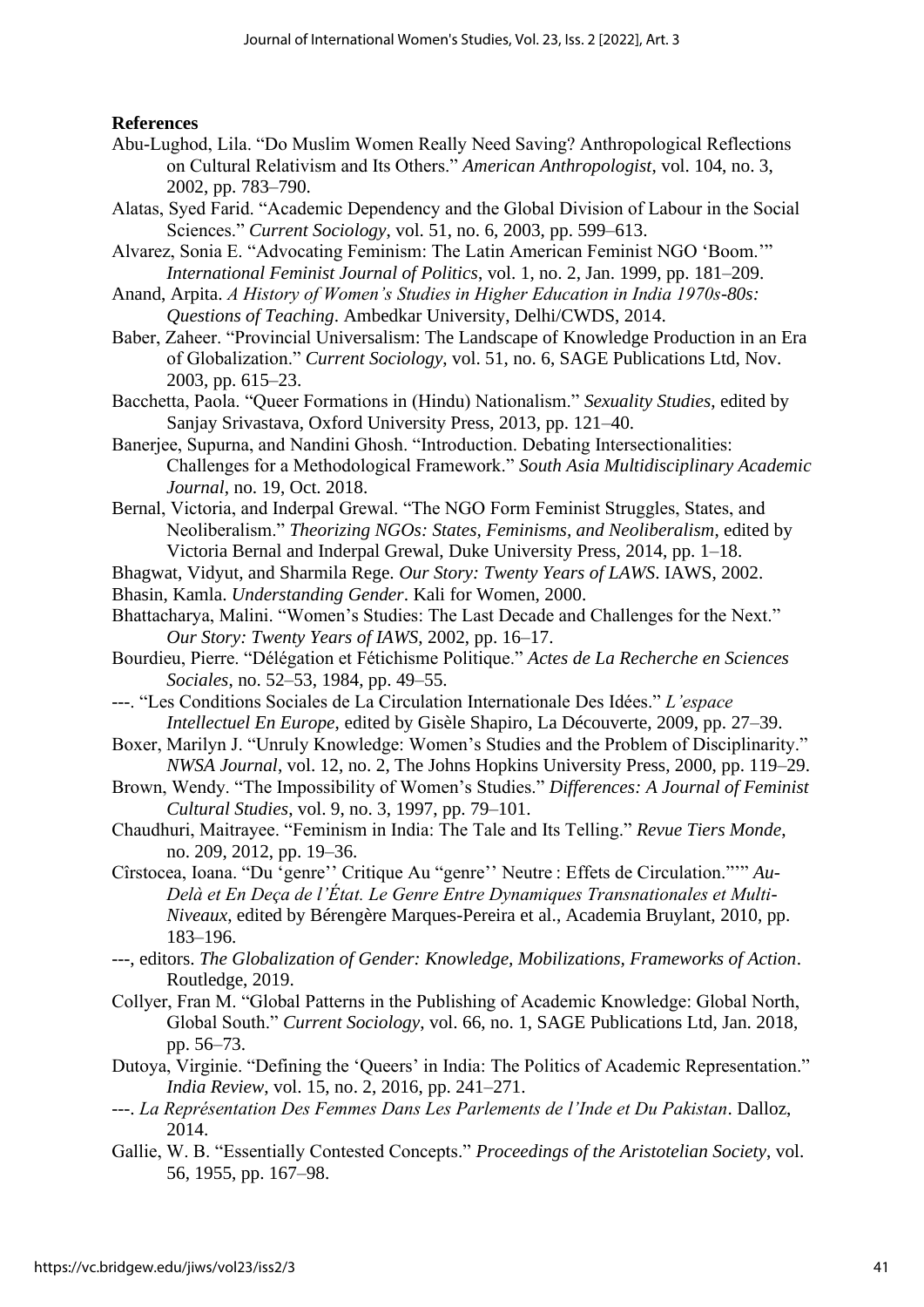Ghosh, Shohini. *Fire: A Queer Film Classic*. Arsenal Pulp Press, 2010.

- Gopinath, Gayatri. *Impossible Desires*. Edited by Judith Halberstam and Lisa Lowe, Duke University Press, 2005.
- Hall, Stuart. "New Ethnicities." *Stuart Hall: Critical Dialogues in Cultural Studies*, edited by David Morley and Kuan-Hsing Chen, Routledge, 1996, pp. 441–449.
- John, Mary E. "Country Paper India." *Women's/Gender Studies in Asia-Pacific*, edited by Philip Bergstrom, UNESCO Asia and Pacific Regional Bureau for Education, 2004, pp. 17–48.
- ---. "Feminist Vocabularies in Time and Space." *Global Knowledge Production in the Social Sciences: Made in Circulation*, edited by Wiebke Keim et al., Ashgate, 2014, pp. 23– 38.
- Kanagasabai, Nithila. "Possibilities of Transformation: Women's Studies in Tier II Cities in Tamil Nadu, India." *Discourse: Studies in the Cultural Politics of Education*, vol. 39, no. 5, 2018, pp. 709–22.
- Keating, Christine. "Framing the Postcolonial Sexual Contract: Democracy, Fraternalism, and State Authority in India." *Hypatia*, vol. 22, no. 4, 2007, pp. 130–145.
- Lang, Sabine. "The NGOization of Feminism: Institutionalization and Institution Building within the German Women's Movements." *Transitions, Environments, Translations: Feminisms in International Politics*, edited by Joan W. Scott et al., Routledge, 1997, pp. 101–120.
- Lewin, Ellen, and William L. Leap, editors. *Out in the Field: Reflections of Lesbian and Gay Anthropologists*. University of Illinois press, 1996.
- Mazumdar, Vina. *Memories of a Rolling Stone*. Zubaan, 2010.
- Menon, Nivedita. "Outing Heteronormativity: Nation, Citizen, Feminist Disruptions." *Sexualities*, edited by Nivedita Menon, Women unlimited, 2007, pp. 3–51.
- ---, editor. *Sexualities*. Women unlimited, 2007.
- ---. "Sexuality, Caste, Governmentality: Contests over 'Gender'' in India.'" *Feminist Review*, no. 91, Feb. 2009, pp. 94–112.
- Ministry of Human Resources. *All India Survey on Higher Education (2015-2016)*. Ministry of Human Resources, Department of Higher Education, 2016.
- Mohanty, Chandra Talpade. "Under Western Eyes: Feminist Scholarship and Colonial Discourses." *Boundary 2*, vol. 12/13, no. 3, 1984, pp. 333–358.
- Nagalia, Shubhra. "Conceptualising Gender Studies: Curriculum and Pedagogy." *Indian Journal of Gender Studies*, vol. 25, no. 1, 2018, pp. 79–107.
- Narayan, Uma. *Dislocating Cultures: Identities, Traditions and Third-World Feminism*. Routledge, 1997.
- Pappu, Rekha. "Constituting a Field: Women's Studies in Higher Education." *Indian Journal of Gender Studies*, vol. 9, no. 2, 2002, pp. 221–234.
- Phadke, Shilpa. "Thirty Years On: Women's Studies Reflects on the Women's Movement." *Economic And Political Weekly*, vol. 38, no. 43, 2003, pp. 4567–4576.
- Rao, Anupama, editor. *Gender & Caste*. Kali for Women, 2003.
- Roy, Anupama. *Gendered Citizenship: Historical and Conceptual Explorations*. Orient Longman, 2005.
- Roy, Srila. "The Indian Women's Movement: Within and Beyond NGOization." *Journal of South Asian Development*, vol. 10, no. 1, 2015, pp. 96–117.
- Sarkar, Tanika. "Rhetoric against Age of Consent: Resisting Colonial Reason and Death of a Child-Wife." *Economic And Political Weekly*, vol. 28, no.36, 1993, pp. 1869–1878.
- Schwartz, Paula. "Women's studies, gender studies. Le contexte américain." *Vingtieme Siecle. Revue d'histoire*, vol. 75, no. 3, 2002, pp. 15–20.